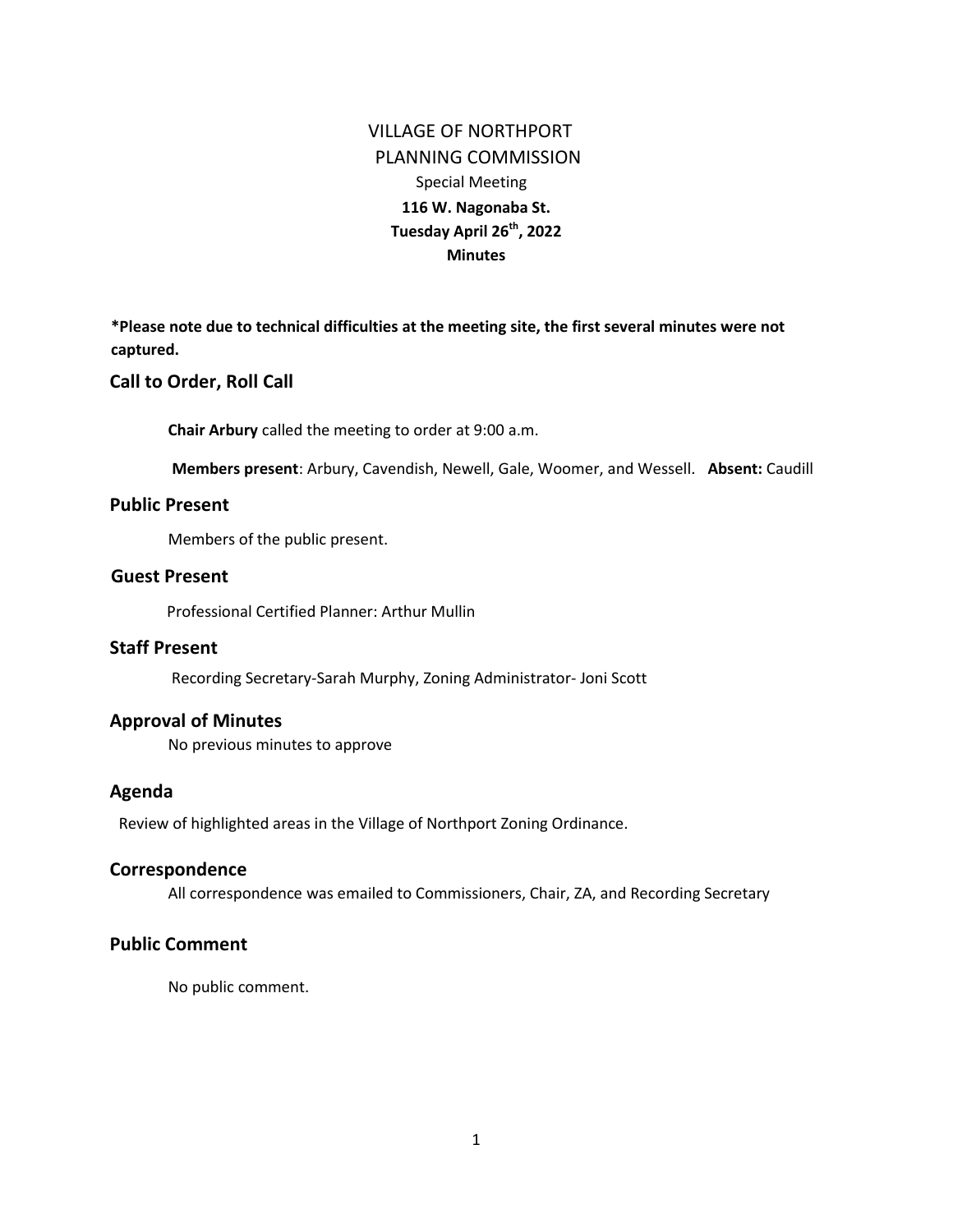#### **New Business**:

Purpose of special meeting was to be a work session and review of the initial draft of the Village of Northport Zoning Ordinance. Each draft to be dated in order to maintain updates, with the first draft to be dated April  $25<sup>th</sup>$ , 2022.

Document will be worked through by addressing highlighted areas and strike throughs. Any subject that requires a longer discussion will be documented and discussed at future work sessions. Any further communication beyond the work sessions will be directed through ZA Joni Scott and passed along to Arthur Mullin.

#### **Abandoned Solar Energy System**

-Highlighted addresses nonfunctional units that have sat continuously idle for 180 days

-Focus on current issues vs what goals are for zoning

#### **Article 2-Definitions**

Defined for Zoning-Zoning is what is allowed

-Leelanau Code and wording example Accessory Structure vs Accessory Dwelling- Looking into the building code-Detached or above garage. table the item

-Alternative Access-remove backage roads and change to secondary roads

-Automobile Filling Stations-changing language to also include retail sales not limited to gasoline

-Basement-clarifying definition

-Bed and Breakfast-including language that owner resides on the premises during operation

-Building Integrated Photovoltaic System-language to include type of building components for solar/green energy. Per Commissioner Gale to share information about renewable energy with Leelanau Energy board.

-Driveway- included information from 2021 draft. Discussion ensued requiring apron for driveway

-Essential services- updating language to telecommunications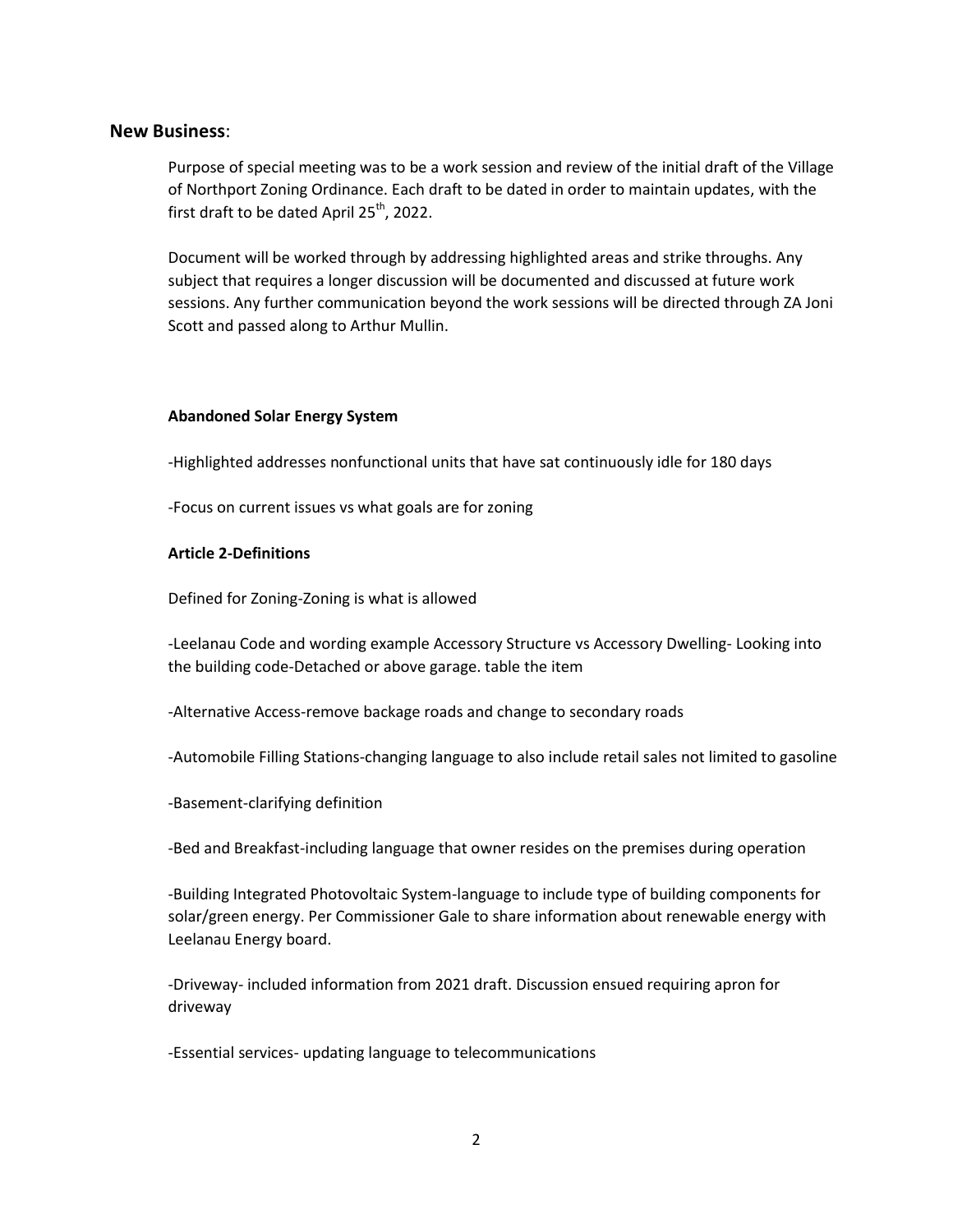-Language was changed in Home Occupation, Improvements and Intensity of Development based off of 2021 audit and Michigan Zoning Enabling Act

-Lot Line-inclusion of Michigan Zoning Enabling Act language. Discussion on how water edge could impact lot lines.

-Mobile Home-language to included definitions from Michigan Mobile Home Commission Act

-Practical Difficulties-taking from Michigan Zoning Enabling Act

-Language changes in Right of Way and Setback

-Break downs commercial vs residential solar energy-discussion about future use and use by right.

-Undeveloped State-definition from Michigan Zoning Enabling Act

-Wind Energy-broken into 3 parts and defined-add to list to bring back for discussion

-Yard excess & yard waterfront-language changes

#### **Article 3-General Provisions**

Looking to renumber several things and remove the reserved articles.

Accessory building vs structures- discussion ensued about setbacks and dwellings above garage. Fire codes regarding setbacks-placed to be discussed in future work sessions

Dwelling units-language added pertaining to sewage regulations #6 #10 deals with Mobile homes and safety standards.

The plan is to move Outdoor Lighting to Article 4.

Condominium and Subdivision section 7 pertains to installing all utilities to be underground

Solar Energy Systems-defining small vs large

Solid Waste Enclosure-Mullin to check into suggested language

Wind Energy Devices- Focuses on height, location, and setbacks for devices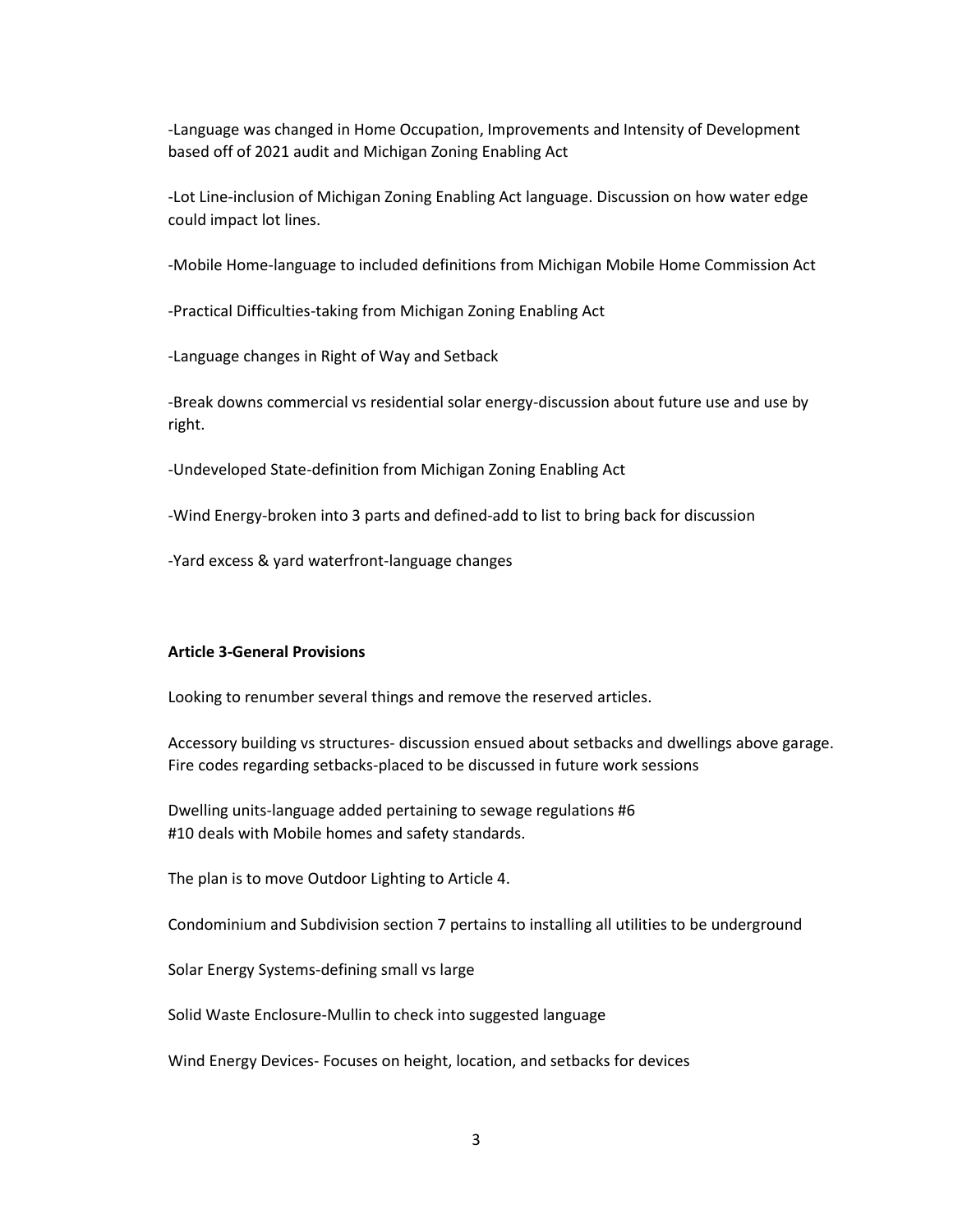#### **Article 4-Site Development Standards**

-Maintaining quality and character of the village

-Landscaping and buffering-discussion furthering about trees, intent and purpose, and use of native species. Buffering and fencing, electric and barbwire fencing not allowed. ZA can determine how much of existing plants/fencing count towards buffering. Definitions of what buffering, filtering, medium, and intensive. Discussion about street trees.

Interior Parking Lot Landscaping-defined and ensuring safety of pedestrians and traffic.

Parking -Topics of joint use and requirements from Planning Commission.

Sign regulations-types of signs, wording, illuminations, temporary, defined. Also defining commercial vs residential areas.

Questions on heights of fence and whether it will change to 6 ft or 8ft. Discussion about types of fences and what is nonconforming. Topic to be moved for further discussion.

Discussion about natural buffers and what is standard. Per table there is not a requirement for residential for buffer.

On street parking and discussion, no parking requirements. Trying to eliminating requirements for parking i.e. you must have x amount of parking for a business. Opportunities and working with signage. Reducing dangers to pedestrians.

Color coded table has current village requirements, 3 other communities' requirements for parking, and then the recommended from the Institute for Transportation Engineers. This is to be tabled for future discussion.

Buffers for parking lot areas to not only be structure but also natural/plant buffers and maintenance. Buffers allow traffic flow but can impact heat island effect and wet weather events and storing water.

Committee continued to discuss other fire codes pertaining to capacity and how those numbers are determined. This will be tabled to be discussed in the other working sessions.

Reed vs Gilbert-cannot regulate a sign by the content on the sign. Can only regulate by time, place, and manner. Current ordinance is light in wording for signage but need to clearly define the purpose statement for each district. Substitution clause needed to show that commercial vs noncommercial speech is treated equally. This is tabled for further discussion

Need to define banners and temporary signs including length of posting sign.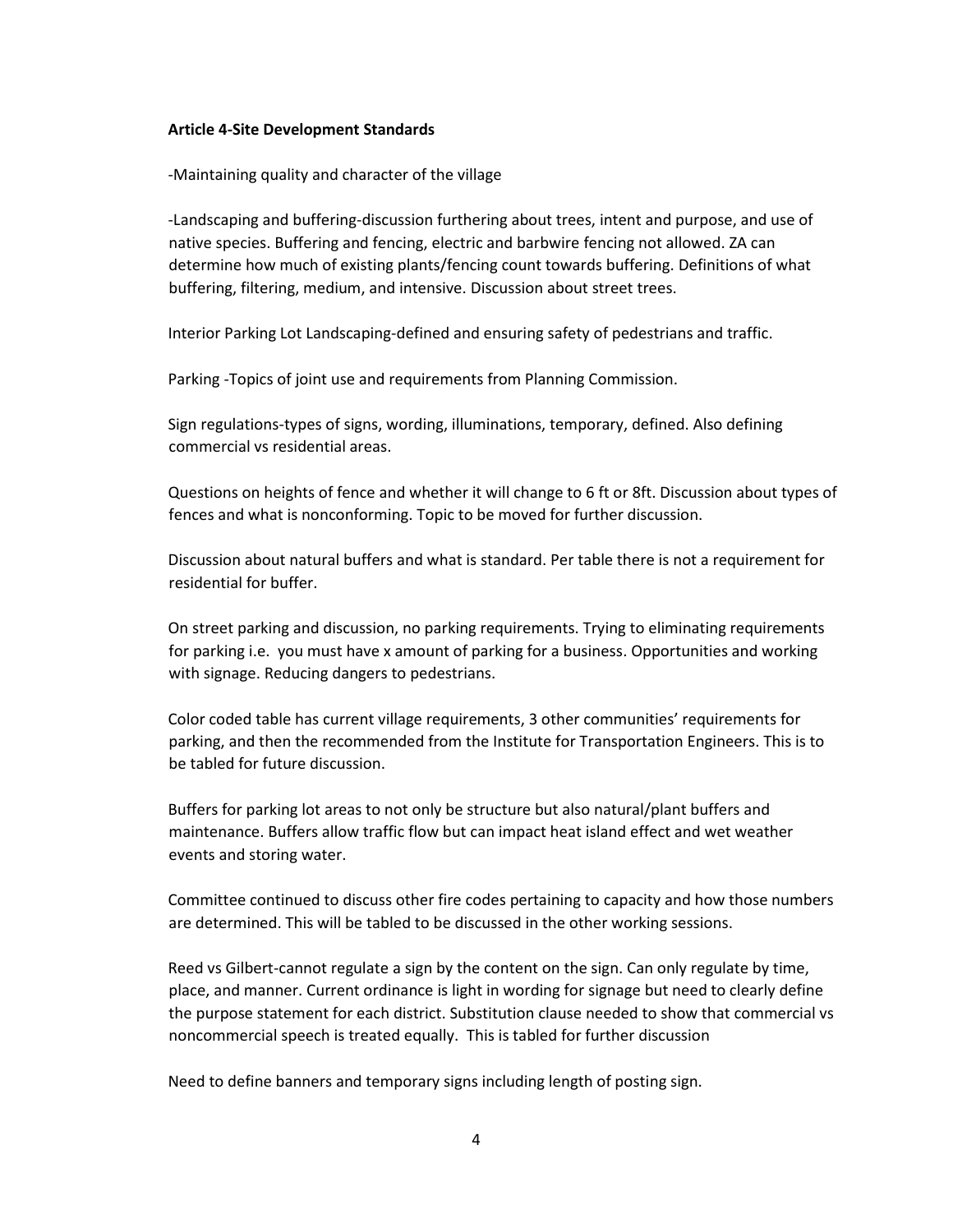Changing light intrusion to light trespassing to be in line with Dark Skies.

Article 4-Nonconforming uses, structures, and lots moved to Article XX

Article 5-Off Street Parking moved to section 4.03

Article 6-Signs and Billboards moved to 4.04

### **Article 5 -Districts**

Suggestion D-1 change to Multiple Use

Committee discussed creating a use table to give clarity and consistency.

### **Article 7-R-1 Rural Residential District**

Mullin talked about sizes of lots and setbacks and what defines rural, and explaining rational of R-1. Change word building to structures. Tabled item

### **Article 8 R-2 Village Residential District**

R-2 Mullin discussed sizes for each allowed type in R2, including set backs for front yards, side yards, access to property, and building heights.

#### **Article 9 R-3 Single Family Residential Development District**

R-3 definition and dimensional requirements

Intent should match the Master Plan

#### **Article 10 R-4 Multi-Family Residential District**

R4 Intent and purpose, including but not limited to building height, setbacks for rear and front yards, and lot coverage.

# **Article 11 CR-1 Commercial/Residential District**

CR-1 Intent and purpose, including but not limited to building height, setbacks for rear and front yards, and lot coverage.

Not much was changed and there will be need further discussion with colleague per Mullin, however, it is possible to go forth with zoning adoption then adding amendments later date.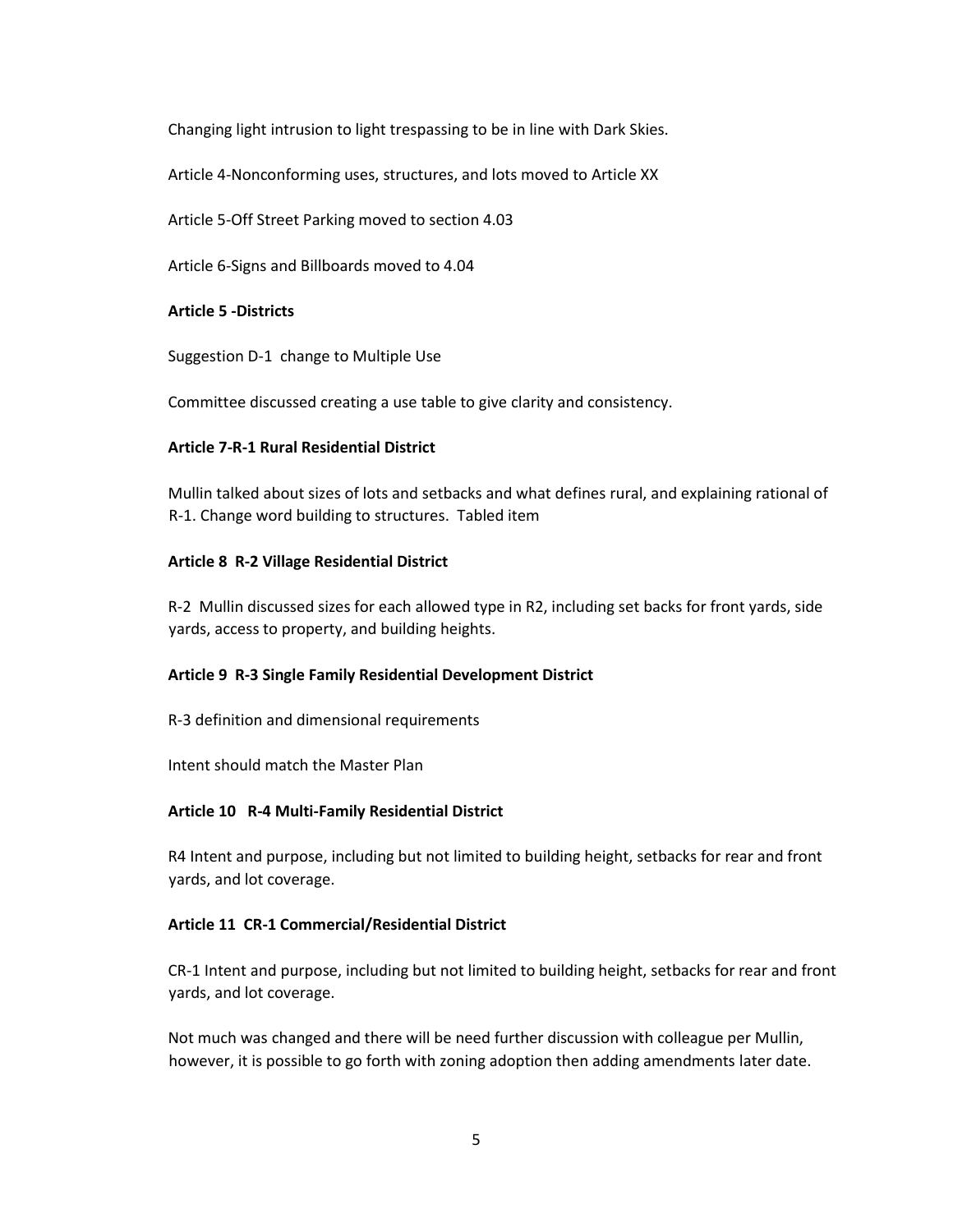#### **Article 12 C-1 Core Commercial District**

CR-1 Intent and purpose, including but not limited to building height, setbacks for rear and front yards, and lot coverage.

Form based code is recommended, answers the question of aesthetics and how it is driven into the community.

#### **Article 13 C-2 Commercial/Resort/Residential District**

CR-2 Intent and purpose, including but not limited to building height, setbacks for rear and front yards, and lot coverage. More unique to Village.

### **Article 14 D-1 Multi-Use District** (Change in language)

D-1 Intent and purpose, including but not limited to building height, setbacks for rear and front yards, general requirements, and lot coverage. Committee to look at resizing and what type of usage Village is looking at for D-1 zoning

#### **Article 15-Reserved**

#### **Article 16-Reserved**

#### **Article 17- Special Uses**

Looing at the scope of special uses and renumbering sections pertaining to the use. Permit procedures including expiration of permits, hearing notices, and time period for response of the Planning Commission to change to 45 days.

Language change to Automobile Carwash instead of Wash. Including changes in perimeter landscaping and requirements for yard buffering.

Reference the Village's Architectural Design Standards.

Mullin discussed Institutional Uses and where mechanical equipment needed to be located with in the building and not in the within the front yard setbacks

Junk Yards- buffering yard and referencing the requirements found in sct 4.02.9C and all activities are confined to buffering area. Looking into county codes in relations to junks yard

Changing language to Senior Citizen Housing and referencing the requirements found in sct 4.02.9C. Also, maximum building heights changing to forty-five feet.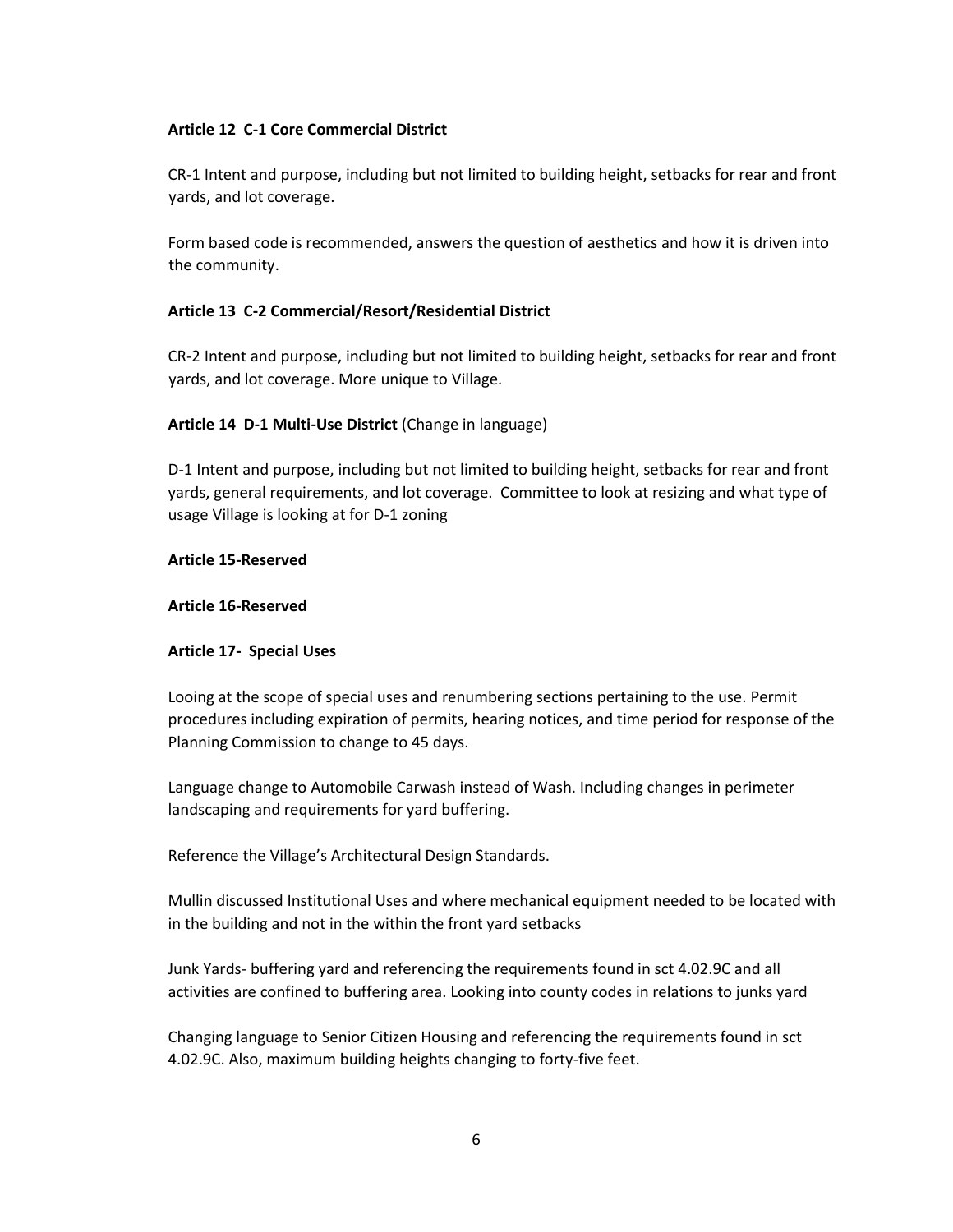Committee talked about changing the building height requirement from 35ft to 45ft. Heights and setbacks are to be further discussed.

Towers Communication-referencing the Michigan Zoning Enabling Act. State law requires collocating on existing structures.

Committee discussed why transient setbacks are at 40 ft. RV parks and adding the definition of what an RV park is vs using RV for affordable housing. Specific language regarding the number of days that an RV can be parked within the Village vs Township.

Define Art vs Signage. Goes to time, place, and a manner.

# **Next work Session to be May 20th, 2022, 9am-12pm**

# **Proposed third work session to be June 2nd 9am-12pm**

Committee continued to discuss signage vs art.

Public Comment-Karl W. Thank you for your time and diligence on going through this discussion. Discussion of hospital property and being sold.

**Motion to adjourn meeting at 12:22pm by Commissioner Newell, seconded by Commissioner Woomer. Motioned Carried and meeting adjourned.**